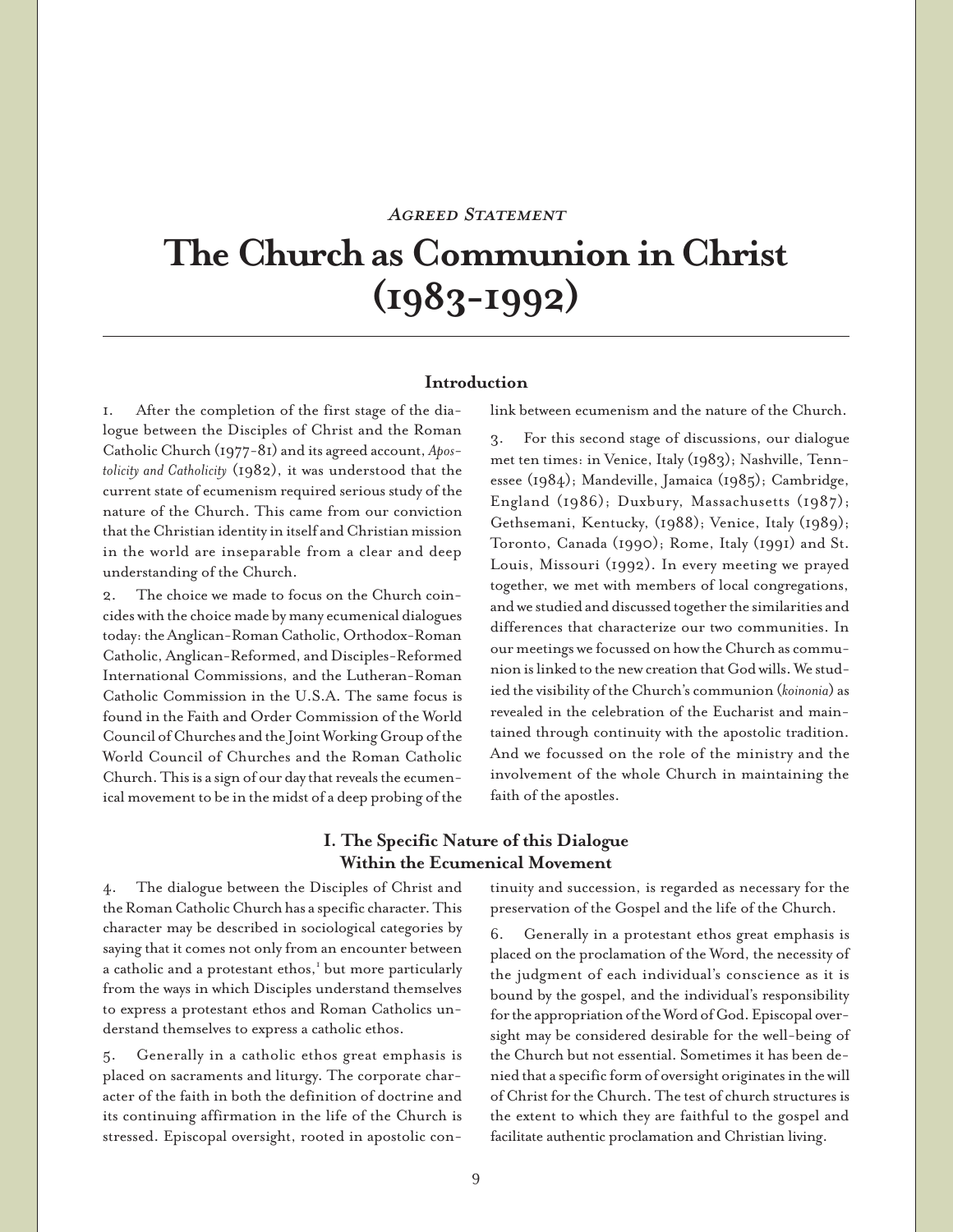7. These general differences between a catholic and a protestant ethos explain important differences between Disciples and Roman Catholics. Not only are their theological traditions and ecclesial structures different but they have ways of appropriating the Christian mystery in daily life that are not the same. Nevertheless on some vital issues what they share in common is more determinative for them than their belonging to a protestant or a catholic ethos. The customary vocabulary of division between protestant and catholic does not apply exactly to the specific priorities of Disciples and Roman Catholics.

8. The Disciples movement emerged out of nineteenth-century Protestantism but it had nothing to do with a deliberate break from the Roman Catholic Church and lacked the memories of sixteenth- and seventeenthcentury controversies. Moreover some of its most specific concerns were criticisms of the way in which contemporary Protestantism understood and lived out fidelity to the apostolic witness. It came from the desire to lead the Church towards a unity rooted in the weekly celebration of the Lord's Supper. Alexander Campbell was convinced that "the union of Christians is essential to the conversion of the world," an insight which has lost none of its force in the twentieth century.<sup>2</sup> The Roman Catholic Church too proclaims that it has a specific mission for the unity of the world, and affirms that this unity is signified and given by the eucharistic communion. It too teaches that the restoration of unity among all Christians is linked with the salvation of the world. Indeed Disciples and Roman Catholics pursue these goals in ways deeply marked by their different histories. But they have to discern whether all these affirmations and convictions are not in fact the expression of a very profound communion in some of the most fundamental gifts of the grace of God.

9. This is why, after a certain agreement had been expressed in *Apostolicity and Catholicity*, Disciples and Roman Catholics continued their dialogue in order to discover the degree of communion they already share. Their goal is to be together, growing in this communion and fostering it, and to be with all Christians (as the First Letter of Peter puts it) "God's own people, in order that you may proclaim the mighty acts of him who called you out of darkness into his marvellous light" (I Peter 2:9 NRSV).

10. To be honest and not lead to a "cheap ecumenism" this dialogue required two important and complementary investigations. It was necessary first to discuss clearly the issues on which, because of their history and ethos, Disciples and Roman Catholics are different. But then it was necessary to discern in what measure these differences are really divisive. Are they only two diverse ways of manifesting or living out the same basic conviction? If that should be the case, another question has to be asked: how would it be possible to express visibly this existing communion? More precisely: what kind of changes would be required to enable this existing communion to contribute to the full restoration of Christian unity?

## **Differences in Christian Faith and Life**

11. At first glance the historic differences between the Roman Catholic Church and Disciples of Christ seem to make the division between them irreconcilable. Roman Catholics have understood themselves in the context of the continuous history of the Church: Disciples have understood themselves in the context of their origin as a reform movement (developing out of the Presbyterian Church) committed to find a way to overcome denominationalism. Hence where Roman Catholics have seen the Church throughout its history as continuous with the teaching of the apostles, Disciples have considered that some discontinuities in the life of the Church have been necessary for the sake of the Gospel. Roman Catholics have found in creeds and doctrinal definitions a sign of the assistance of the Holy Spirit to bind the Church into one and to lead it into all truth. Disciples have wanted to remain faithful to the apostolic Church of the New Testament with its vision of unity in Christ, but have been distrustful of many of the creeds, confessions and doctrinal teachings within Christian tradition, finding in the way they have been used a threat to unity. This has led them to be suspicious as well of the structure of episcopal authority which Roman Catholics believe is a necessary means for maintaining continuity with the apostles and with their teaching. Roman Catholics have been convinced that the college of bishops in communion with the See of Rome, teaching in conjunction with other ordained ministers and with the whole Church, is a necessary means of preserving the Church in continuity with the apostles.

12. The celebration of the Eucharist (also called the Lord's Supper or Mass) has been central to both Roman Catholics and Disciples, but the Eucharist has been understood in different ways.

13. For Disciples the centrality of the Lord's Supper has been highlighted by its celebration every Lord's Day. In obeying the Lord's commandment, "Do this in memory of me," Disciples have understood themselves to be in communion with the faithful in all places and all ages. Hence they have called all the baptized to the communion table and in particular have eschewed any formal creeds that kept Christians from taking communion together. However, they generally did not recognize the validity of infant baptism until the present century. Understanding themselves as a believers' church after the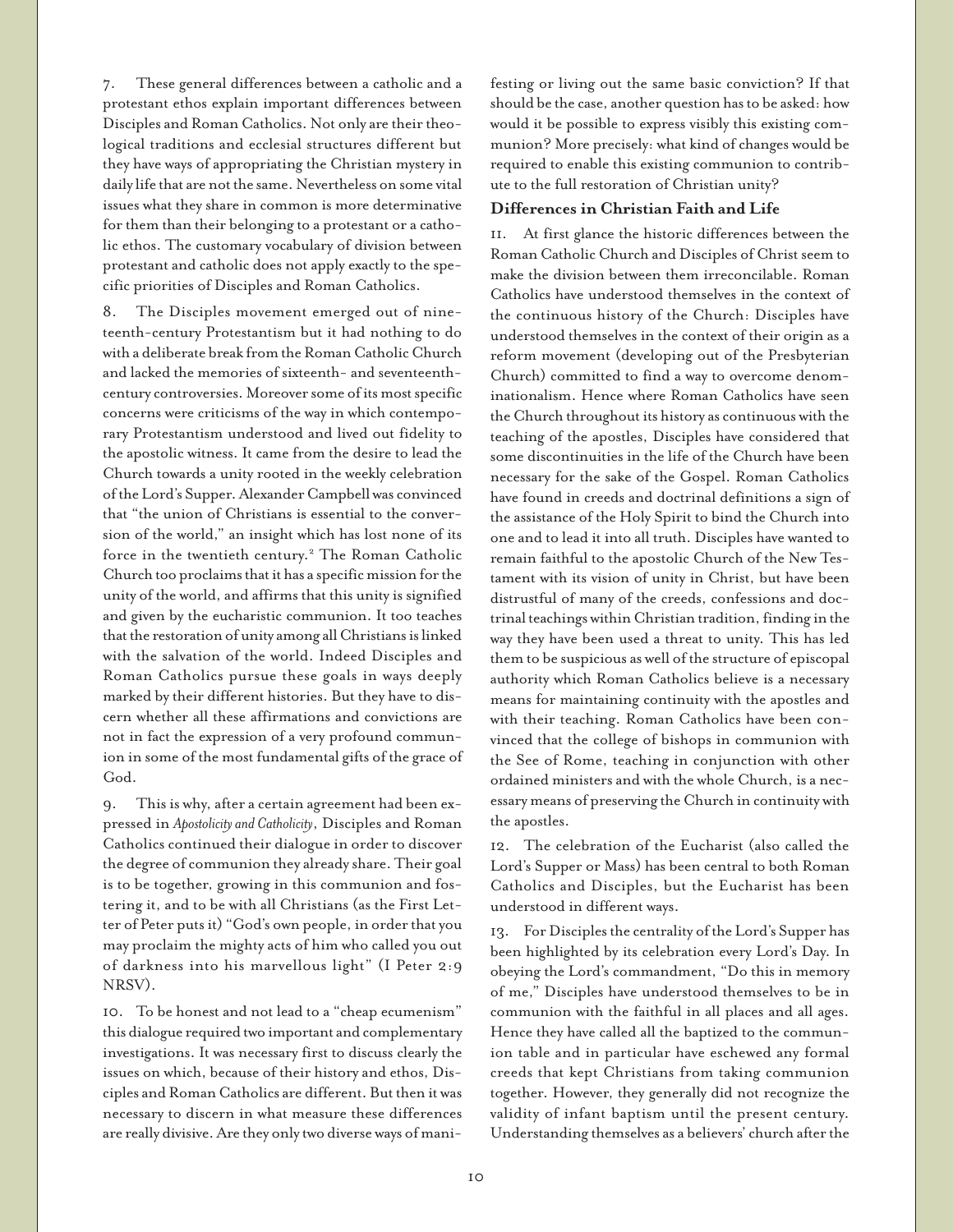pattern of the New Testament church, the Disciples have practised baptism upon confession of faith in Christ and have looked upon faith more as a trusting attitude and a life of witness than as assent to doctrinal formulations. They have emphasized the role of the whole eucharistic congregation in witnessing to the apostolic faith, and they have felt free to designate, as part of their church order, members of the community other than ordained ministers and ordained elders to preside at the Eucharist, especially if no regular minister or elder should be present. In the practice of believers' baptism and in the recovery of the weekly celebration of the Eucharist, Disciples have claimed to be in continuity with the faith of the apostles.

14. In celebrating the Eucharist, Roman Catholics also have claimed to be in continuity with the faith of the apostles. Indeed, they have seen the celebration of the Eucharist as a way to enter into communion with the whole Body of Christ. They have emphasized that the Eucharist signifies the unity of the Church and so they have invited to the eucharistic celebration only those in communion with the bishop and through him in communion with all the local churches in communion with the Bishop of Rome throughout the world. They have practised infant baptism and have emphasized the role of the whole community in supporting and nurturing the faith. In using ancient creeds and traditional liturgies, Roman Catholics have understood themselves to be in continuity with the generations of Christians who have gone before them since the apostles. Faith for Roman Catholics is not limited to the assent to such formulations, but it cannot be recognized without such assent. While different members have different gifts in the life of the Church, only the bishop or an ordained minister in communion with him is empowered to preside over the celebration of the Eucharist.

15. Disciples have been readily critical of some developments in the history of the Church, even seeing in these developments errors needing correction, because of their awareness of human finitude. They have been inclined to recognize sin in many aspects of the institutional church. Roman Catholics have recognized sin within individual members of the Church but because they believe the Church belongs to Christ and has received the gifts of the Spirit that maintain it in holiness and truth, they are slow to find sin and error in the Church's actions and teachings, and quick to see continuity with the apostolic teaching.

16. Both Disciples and Roman Catholics approach Church teachings with appreciative yet critical eyes. Their two different general attitudes about the Church as an institution lead Roman Catholics to be more appreciative and Disciples to be more critical. For this reason they differ on the relative weight given, on the one hand, to individual discernment and conscience and, on the other hand, to the communal mind. It can be said that Roman Catholics are convinced that, although they must decide for themselves, they cannot decide by themselves. Disciples, on the other hand, are convinced that, although they cannot decide by themselves, they must decide for themselves.

17. Indeed Roman Catholics and Disciples appear so different and live in such different ways that for many of their members the proposal that their differences could be overcome is nearly incredible.

#### **A Convergence of Vision?**

18. Through our dialogue we nevertheless discovered that, despite these real and continuing differences, our understanding of the Church converges on some notable points which both Disciples and Roman Catholics believe necessary for the visible unity of the Church. We are convinced that these convergences are important not only for our two traditions but also for all the communities in dialogue to achieve this goal.

19. We had already begun to discover this convergence in the first stage of our dialogue. In *Apostolicity and Catholicity*, we saw that our two traditions had sometimes pursued the same goal using different means. We became convinced that "the Spirit of God has already brought us into Christ and continues to move us toward full visible unity" (p.4). We recognized that "each Christian's faith is inseparable from the faith of the community" (p.9), and agreed that "every generation must come to faith anew through the power of the Holy Spirit and hand on this faith to succeeding generations" (p.10). We were convinced that "there can be only one Church of God" (p.11) which cannot be destroyed by divisions among Christians. We were able "to affirm the mutual recognition of baptism administered by Roman Catholics and Disciples, convinced that the oneness we received by the grace of God in baptism must find its completion in visible ecclesial unity" (p.8). We affirmed a common belief "that the Church takes visible shape in history and that one sign of this visibility is the common profession of the Gospel with reception of baptism" (p.11). The restoration of "the unique unity of the one Church of God is the goal," we agreed, and "we are already on the way" (p.11); we sought a renewed fidelity to actions that would intensify and deepen our relationship.

20. In the second stage of our dialogue together we deepened our conviction that we are one on some crucial issues; and the goal of this statement of convergence is to elucidate a shared vision of the Church. We do not intend to discuss the extent of communion between Disciples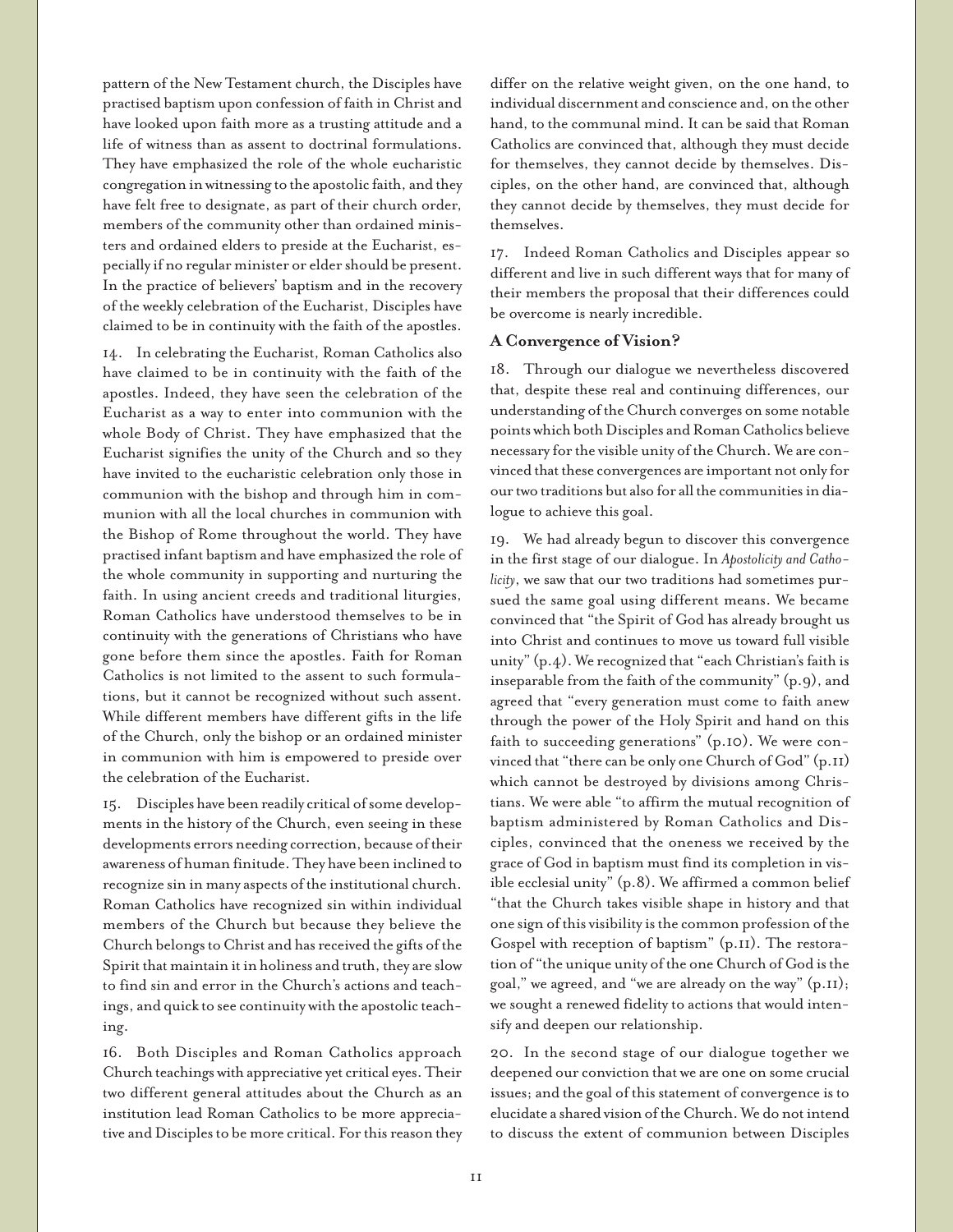and Roman Catholics. Nor will we focus, one by one, on a number of separate issues that have divided us. Instead we want to present our shared understanding of the whole plan of God to draw together and redeem the human family, and the essential role of the Church in manifesting and bringing about this plan. By beginning with God's offer of salvation to the whole of humanity and the means God gives to remember and announce this offer, we have been able to discover that we share the same understanding of the basic nature of the Church.

# **II. New Creation and Communion**

21. Christians confess that the same God who created human beings has also redeemed them. God has not abandoned humanity to its sinfulness but, through the plan of salvation, has given the possibility of forgiveness of sin and new life. This plan of salvation culminates in Christ Jesus. In the Spirit through the Son the Father gathers into fellowship all those who had been alienated. By drawing people out of isolation and into communion (*koinonia*) God makes a new creation—a humanity now established as children of God, a people who know themselves to have received forgiveness of sin and to have put away the old and put on the new, even as they await the consummation still to come (Rom. 8:18-25).

22. This activity of God—the forgiveness of sins and making a new creation—and the response to it in thanks and praise is fundamental to the experience and understanding of *koinonia*. Various meanings of *koinonia* are found in the New Testament. Paul uses *koinonia* to describe sharing in the Eucharist (1 Cor. 10:14-20). In breaking the bread and blessing the cup, Christians have *koinonia* with the body and blood of Christ. The communities which contributed to the collection for the saints in Jerusalem were bound in *koinonia* (or partnership) with them through the sharing of material goods (2 Cor. 8:3- 4, Rom. 15:26-27; Phil. 1:5). Yet another use of *koinonia* stresses the fellowship of those who walk in the light because they are in communion with the Father and the Son, and consequently with one another  $(I_{\text{John I}:3,7})$ .

23. To speak of communion (*koinonia*) is to speak of the way human beings come to know God as God's purpose for humanity is revealed. God in Christ through the Holy Spirit calls human beings to share in the fellowship within the divine life, a call to which they respond in faith. Thus, communion refers first to the fellowship with God and subsequently to sharing with one another. Indeed it is only by virtue of God's gift of grace through Jesus Christ that deep, lasting communion is made possible: by baptism, persons participate in the mystery of Christ's death, burial, and resurrection, and are incorporated into the one Body of Christ, the Church.

24. The new creation is a foretaste of what will come in fullness through the Spirit at the end of time. The Spirit of God, acting in history, is the main agent of that communion which is the Church. Persons are brought into living relationship with the Father through the Son

by the power of the Spirit. Human relationships are thus set in a new context so that people may recognize one another as equally God's children and come to acknowledge the bonds that link them as a gift from God. People who have come to this new self-understanding see all other human beings as men and women whom God wills also to save. God's redeeming act in Christ demands that all humanity be united.

# **Eucharist and Continuity with the Apostolic Community**

25. To be the communion God wills, the Church has to live in the memory of its origin, remembering with thanksgiving what God has done in Christ Jesus. That memory sustains and nourishes its life. The Church in fulfillment of its mission proclaims the good news of the gracious, saving acts of God as the Word of God is preached, the sacraments are celebrated, and the new life shared with God is given.

26. To live in this memory means for Disciples and Roman Catholics to be in continuity with the witness of the apostolic generation. The New Testament speaks of those called apostles in the earliest period in a variety of ways; and they played a unique and essential role in formulating and communicating the Gospel. The Church is founded on their proclamation. They began or nurtured the early communities, and they soon chose collaborators in the first generation of Christians to share the apostolic work of preaching, teaching, and pastoral guidance.

27. Both Disciples and Roman Catholics share an intention to live and teach in such a way that, when the Lord comes again, the Church may be found witnessing to the faith of the apostles. By preserving the memory of what the apostles taught, and by proclaiming and living it anew for the present day, both Disciples and Roman Catholics believe that they maintain continuity with the apostolic witness, forming a living tradition that is "built upon the foundation of the apostles and prophets, Christ Jesus himself being the cornerstone" (Eph. 2:20).

28. Memory, as in biblical usage, is more than a recalling to mind of the past. It is the work of the Holy Spirit linking the past with the present and maintaining the memory of that on which everything depends—the faith itself and the Church which embodies that faith.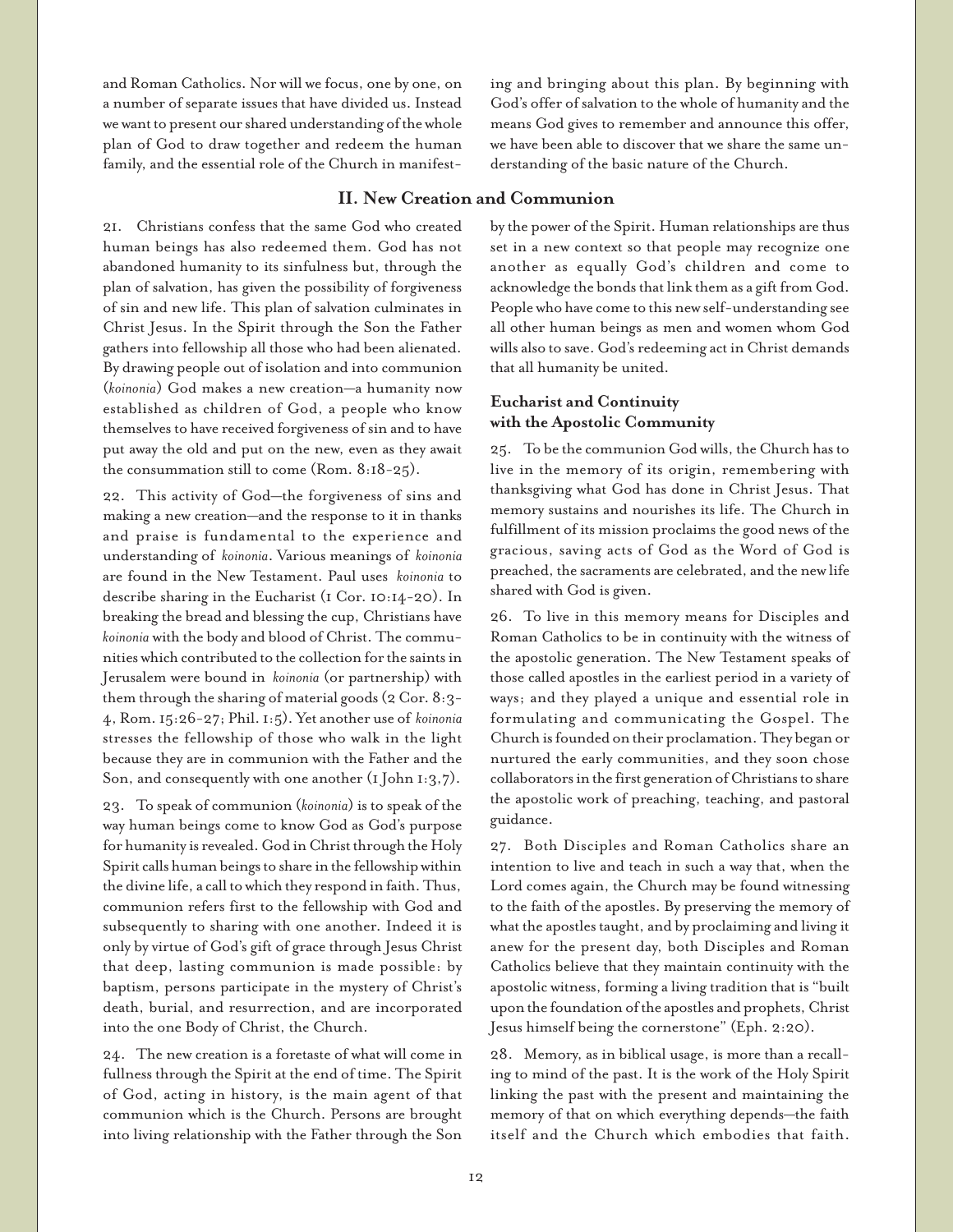Through the Spirit therefore the power of what is remembered is made present afresh, and succeeding generations appropriate the event commemorated. The Spirit keeps alive the sense of the faith in the whole community, and lavishes a variety of *charisms* that enable it to live in the memory of Jesus Christ. In the Eucharist especially, the Spirit makes Christ present to the members of the community.

29. Both Disciples of Christ and Roman Catholics celebrate the Eucharist regularly and frequently—at least every Sunday. Although they have differences in the understanding of the Eucharist, they are one in the conviction that the communion willed by God takes on a specific reality at the Lord's Supper. In fact, the celebration of the Eucharist renews, makes real and deepens visible fellowship with God. In the eucharistic gathering, they celebrate God's salvation given through Christ as a gift, a gift which empowers for service. To participate in the eucharistic celebration is to be reaffirmed in membership of the people of God, to be empowered by Christ through the Holy Spirit and so to be made a part of the work of reconciliation in the world.

30. The Eucharist is an act through which a divine reality otherwise more or less hidden emerges and is made present. What is revealed is the plan of salvation, the good news that Jesus Christ reconciles humanity to the Father. The Eucharist both symbolizes and makes present, together with the gift of Christ himself, the salvation offered through him. In it faith is freshly evoked and is further nourished in the participant; for the community the essential elements of Christian faith and life are expressed.

31. The Eucharist is a communal event. In it Christians are bound with Christ and with one another. It is the action that most fully expresses the fellowship that is the Church. Here also Christians know more deeply and strengthen the bonds that unite their local community with other local Christian communities. Furthermore, they find themselves impelled by eucharistic communion to extend themselves in care for all those in God's creation, especially those who suffer. Indeed, the Eucharist is essential to the being and mission of the Church of God in the world. Christians acknowledge that a test of their credibility to the world as a symbol of God's presence can be found in the quality of the communion among themselves and with others.

32. God in Christ invites to the Eucharist, and through the Holy Spirit binds together into one body, all who break the one loaf and share the one cup. At the Lord's table the unity of the Church is accomplished, for believers are joined to Christ and to one another. Thus, precisely because the celebration of the Eucharist is the climax of the Church's life, disunity among Christians is felt most keenly at the Eucharist; and their inability to celebrate the Lord's Supper together makes them less able to manifest the full catholicity of the Church.

# **Teaching and Continuity with the Apostolic Community**

33. Disciples and Roman Catholics are convinced that in their faith they must remain in continuity with the apostles, even if they understand what this demands in different ways. This common conviction challenges them to explore the ways in which each has remained in continuity with the apostolic community, and to explore as well the possibility that each might be enriched by gifts remembered and exercised more fully by the other. As they have come to understand each other better, they have realized that each continues to retain many of the ways in which Apostolic Tradition is maintained.

34. Both receive the Scriptures as a normative witness to the apostolic faith. Both agree as well that the history of the Church after the writing and formation of the New Testament canon belongs to the Church's continuity in Apostolic Tradition, even though they have different emphases in understanding the significance of that history. Both find within this history many developments which, because they are the work of the Holy Spirit, are normative for the Church. Both affirm that the Gospel is embodied in the Tradition<sup>3</sup> of the Church.

35. When Roman Catholics and Disciples evaluate earlier formulations of doctrine, both are committed to continuity with the Church's history, though in different ways—a significant difference which requires further investigation. Both agree that doctrinal statements never exhaust the meaning of the Word of God and that they may need interpretation or completion by further formulations to be clear. Both also agree that fresh doctrinal statements may be needed to preserve the Gospel when it is endangered or to preach it in a new cultural context.

36. Human memory can be deficient and selective because of finitude and sin, and the pilgrim Church is affected by these limitations. But both Roman Catholics and Disciples are agreed that the Holy Spirit sustains the Church in communion with the apostolic community because Christ promised that the Spirit "will teach you everything and remind you of all that I have said to you" (John 14:26 NRSV). The Spirit guides the Church to understand its past, to recall what may have been forgotten, and to discern what renewal is needed for the Gospel to be proclaimed effectively in every age and culture. This underlines the importance of reflection and study in the life of the Church to keep alive the memory.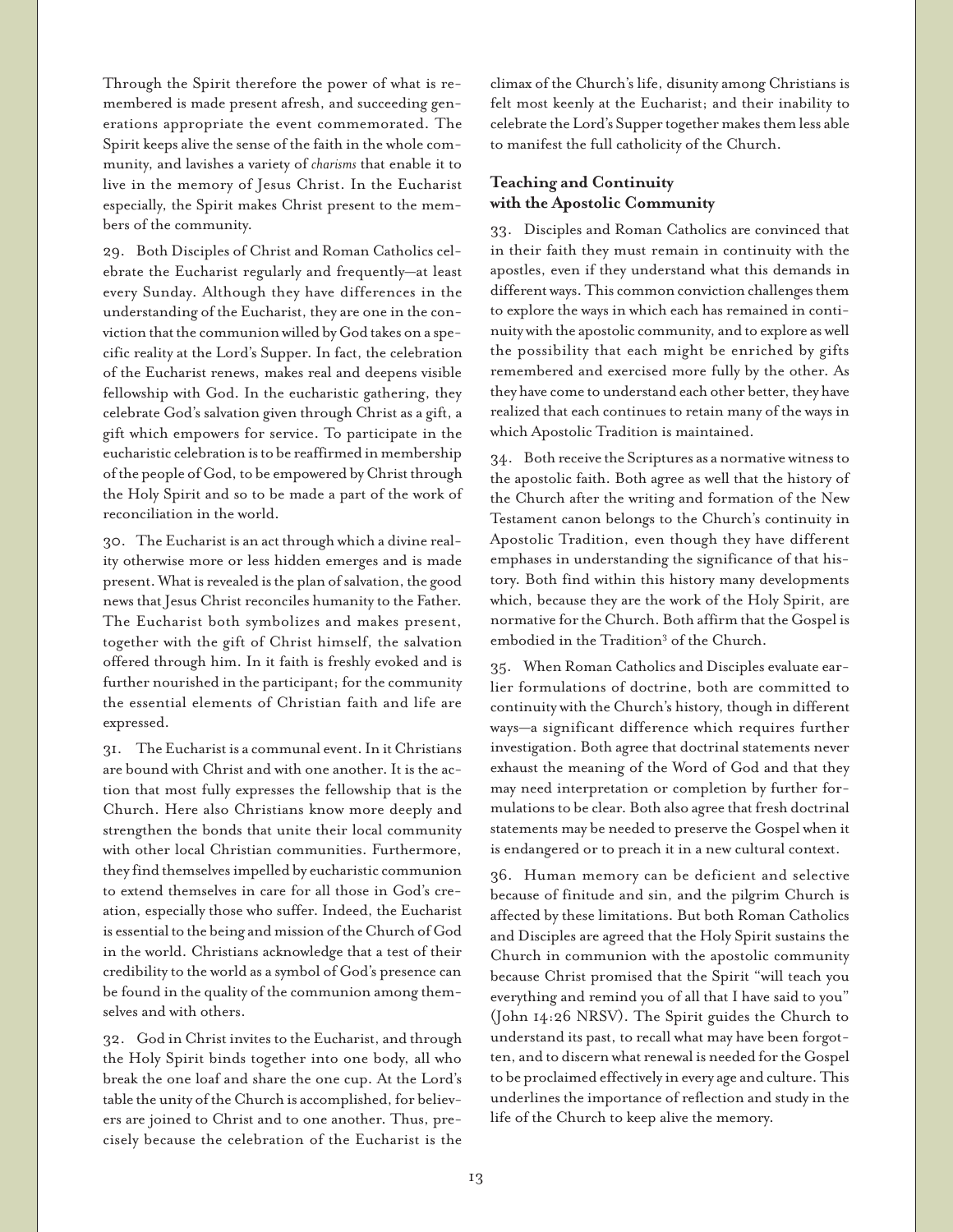37. Continuity with the Apostolic Tradition calls for fresh understandings or practices of discipleship, which the Church adopts in order to transmit the same apostolic faith effectively in new times and places. As the Church receives the Apostolic Tradition in different contexts and circumstances, the Spirit enables it to hold fast to the apostolic faith, and to discern authentic developments in its thought and practice. The Holy Spirit guarantees that the Church shall not in the end fail to witness faithfully to the divine plan.

38. Thus the Church not only remembers (in the biblical sense) what was done in the past, the saving act in Jesus Christ. Neither does it only remember what is promised in the age to come (cf para 28). At the very heart of the Church's memory, God's saving acts in the past provide a foretaste of transformation so that the future breaks in already to the present. Salvation seen from the perspective of the Scriptures reaches out from the past into the future.

## **The Gifts of the Spirit for the Church**

39. The Holy Spirit not only gives the Church that memory which enables it to remain in the Apostolic Tradition, but is also present in the Church leading Christians and the whole community of the baptized deeper into the mystery of Christ. Both Disciples and Roman Catholics recognize this as a constitutive gift of God to the Church. Through the Holy Spirit the believer is drawn into union with the love of Christ for his Father, for humanity and for the whole of creation. The will of the believer is also led to unite itself with the will of Christ in obedience to the Father. Thus the individual believer is drawn into deeper communion with the movement of Christ's self-offering, embodied in the Eucharist. This in turn becomes the center of a life of witness to Christ.

40. A Christian receives the gift of faith within and for the communion (*koinonia*) which is the Church. Hence, the sense of faith (*sensus fidei*) in the life of an individual Christian is a reflection of the extent to which, by the same Spirit, each one shares in the life of the ecclesial body as such; it becomes an expression of the instinct for faith of the whole body. The inner dynamism of the gift of faith—the power of the Holy Spirit which draws believers into spiritual unity—sustains the interaction of the faith of the individual and the faith of the community.

41. The Spirit gives a variety of gifts or *charisms* which enable the Church as a whole to receive and hand on the Apostolic Tradition. At the heart of these are the gifts appropriate to worship, particularly in the celebration of the Lord's Supper. In the act of celebrating the Eucharist the whole community of the baptized is drawn together by the Holy Spirit in a visible unity of faith, hope and love.

Together with the *charism* of the one who presides at the celebration, many other charisms can be exercised in service of the Church in the central action of its life. Then there are charisms of Christian formation, such as the witness to the faith given by parents to their children, and by those who teach in schools and congregations.

42. Moreover the memory of the apostolic faith is maintained in lives lived according to the Gospel. The faithful have a sense of care for all humankind, responsibility for their well-being, and sharing in their suffering, sorrow and oppression as well as in their joy, good fortune and liberation. The charisms which enable the work of mercy—with the poor, the needy, the homeless, the sick and the aged—recall the whole community to the Gospel imperative of love.

43. In addition there are extraordinary gifts, which are found in the lives of people who give vivid witness to the Gospel and capture the imagination of the community of the baptized in such away that it is recalled to the Gospel and the apostolic tradition. These gifts, like all gifts, must be tested in the Church for authenticity.

44. Within the mutuality and complementarity of the different charisms which are given to and for the Church, there is a particular charism given to the ordained ministry to maintain the community in the memory of the Apostolic Tradition. Both Disciples and Roman Catholics affirm that the Christian ministry exists to actualize, transmit, and interpret with fidelity the Apostolic Tradition which has its origin in the first generation. It also has a special responsibility in serving and showing forth the unity of the Church. The intention of the apostolic community in establishing ministries in other places was initially to establish collaborators rather than to choose successors: what began as an expansion of communion over distance became later on an expansion over time. We have found this a helpful insight in enabling us to affirm a common understanding of the importance of succession.

45. Although historically Disciples came from those traditions which at the Reformation rejected episcopacy as the Reformers knew it in the Roman Catholic Church, Disciples have always recognized that the work of the ministry, shared in the local congregation by ordained ministers and ordained elders, is essential to the being of the Church and is a sign of continuity with the Apostolic Tradition. Roman Catholics believe that the bishop, acting in collaboration with presbyters, deacons and the whole community in the local church, and in communion with the whole college of bishops throughout the world united with the Bishop of Rome as its head, keeps alive the apostolic faith in the local church so that it may remain faithful to the Gospel.<sup>4</sup> Both Disciples and Roman Catholics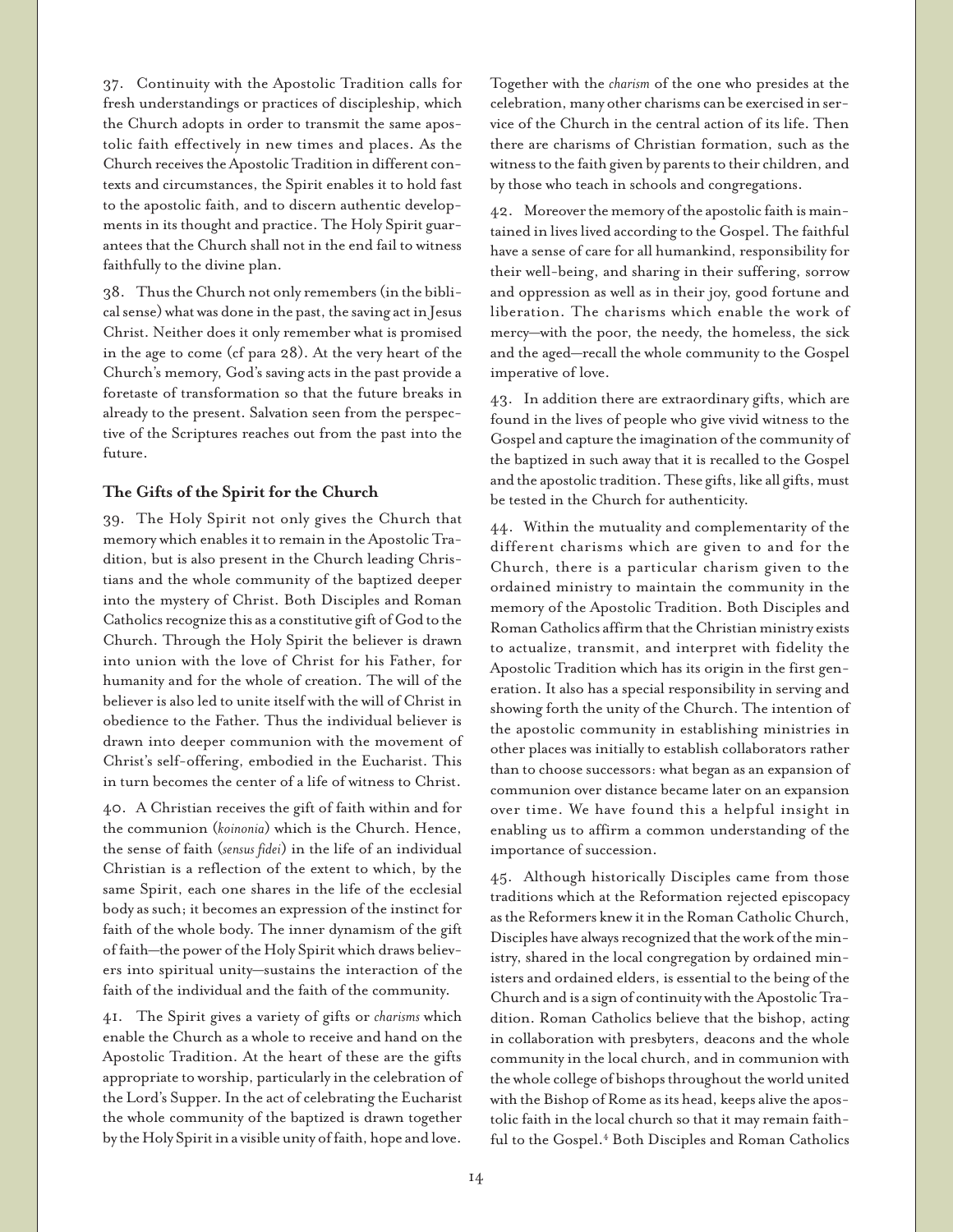affirm that the whole Church shares in the priesthood and ministry of Christ. They also affirm that ordained ministers have the specific charism of re-presenting Christ to the Church and that their ministries are expressions of the ministry of Christ to the whole Church. They believe that God has given to the Church all the gifts needed for the proclamation of the Gospel; but this does not mean that every member has received every charism or authority for doing so. Rather it is the corporate shaping of the whole people of God by the Gospel which enables them to hold fast to "the faith which was once for all delivered to the saints" (Jude 3, RSV). The ordained ministry is specifically given the charism for discerning, declaring and fostering what lies in the authentic memory of the Church. In this process this charism of the service of memory is in communion with the instinct for faith of the whole body. Through this communion the Spirit guides the Church.

## **The Church**

46. We thus discover that our diversities are real but not all of them are necessarily signs of division. Roman Catholics and Disciples have more in common than might be expected after the exposition of their differences. We are now sure that in confessing together that the Church is communion, we are in agreement on a very crucial issue, which is not isolated from many central issues of the faith. We agree—together with many other Christians—on important truths:

• a person is saved by being introduced into this communion of believers, described in the New Testament by images of the body of Christ, the temple of God, the vine, the household of God;

• this communion is never given to the believer without the involvement of other believers, some of them being the ministers of the Church, having a specific responsibility for preaching the Word of God and presiding at the celebration of the sacraments. Through the Word and the sacraments the Church is the servant or instrument of God's plan of salvation;

• this communion is ultimately with the apostolic community, whose memory is constantly kept alive and made present, especially thanks to the work of the ordained ministry, the witness of the holy and committed members of the community and the expression of the mind of the Church by all the members trying to be faithful to their vocation.

47. We therefore come to a very important agreement concerning the nature and mission of the Church. The Church of God is that part of humanity which through faith and in the power of the Holy Spirit responds to

God's plan of salvation revealed and actualized in Jesus Christ. Consequently it becomes the community of all those who in Christ, by the gift of God, are bound into a communion with the Father and with one another. Its members are called to live in such a way that, in spite of their failures and their weakness, this communion becomes visible and is constantly in search of a more perfect realization.

48. This visibility is realized especially in the celebration of the Eucharist. There, gathered together and after having confessed their faith, the baptized people receive the body and blood of Christ, the Son of God who reconciled humanity to God in one body through the cross. There they enter into communion with the saints and members of the whole household of God. Moreover, what is celebrated at the Eucharist has to be actualized in a life of common prayer and faith, of faithfulness to the Gospel, of sharing the spiritual and even material goods of the community, and of commitment to the will of God that the saving work of Christ be extended as offer to all.

49. Participation in this communion begins through baptism and is sustained in continuing eucharistic fellowship. The Holy Spirit uses the Church as the servant by which the Word of God is kept alive and constantly preached, the sacraments are celebrated, the people of God are served by the ministers with responsibility for oversight, and the authentic evangelical life is manifested through the life of holy and committed members of Christ. This is why Disciples and Roman Catholics agree that the Church is the company of all the baptized, the community through which they are constantly kept in the memory of the apostolic witness and nourished by the Eucharist. The Eucharist is never celebrated and received by a member isolated from an ecclesial community gathered around its ministers. The Church is therefore at the same time the sign of salvation (to be saved is to be in communion) and the community through which this salvation is offered.

50. By this communion—which is the Church—an effective sign is given by God also to the world. This sign stands in contrast to the divisions and hatred within humanity. Even if it is always stamped by the deficiencies of its members, the Church of God demonstrates that the division of humanity created by the corruption of the human heart with its egoism and desire for possessions or power, has been overcome through the life, death, and resurrection of Christ. A new life is made possible, the life of the children of God whose bonds of relationship are a gift coming from the Father.

51. Moreover, because Christians come to know that God wants all other human beings also to become mem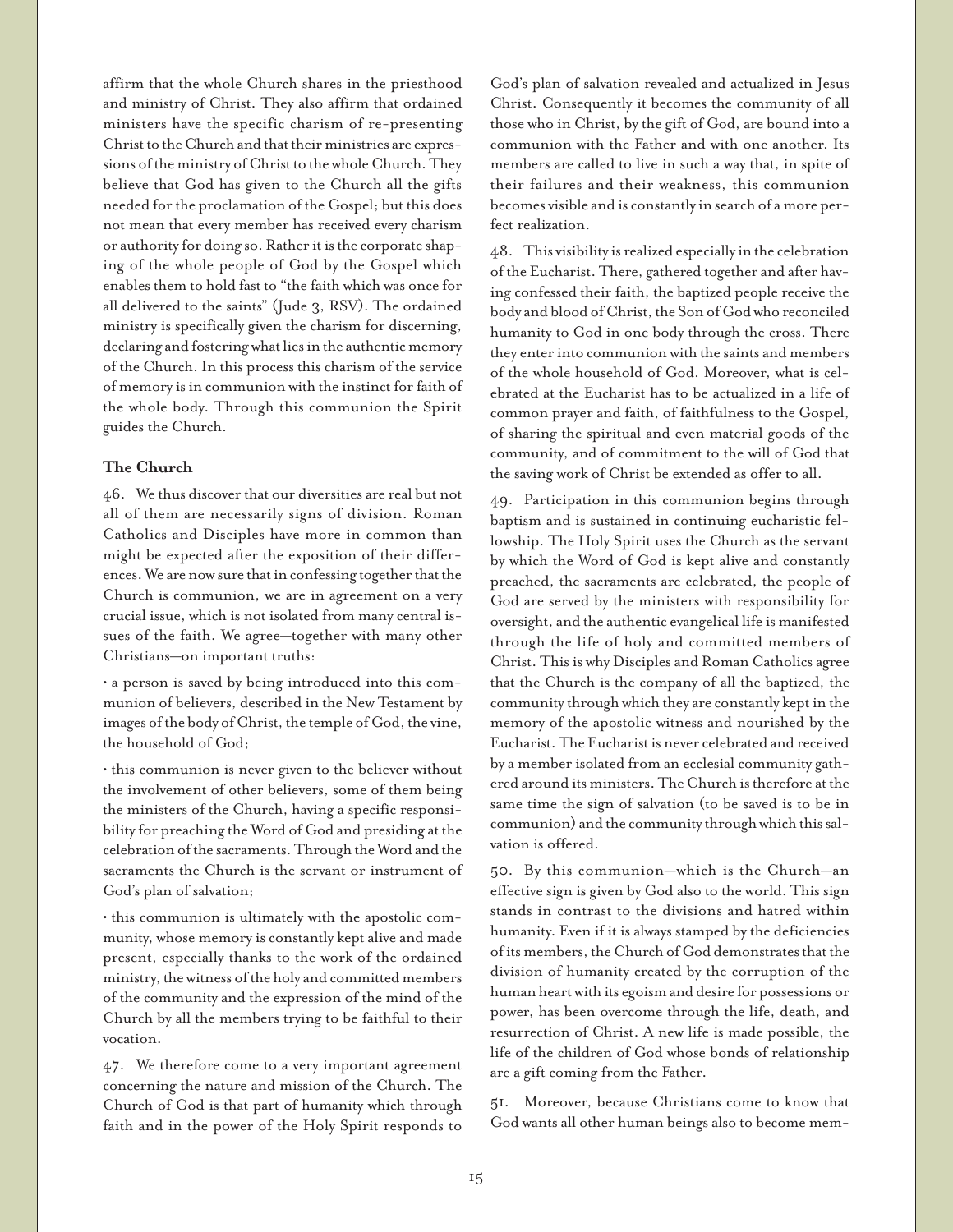bers of Christ, they are drawn to give themselves in loving witness and service to humanity. This service culminates when they commit themselves to the preaching of the Gospel, being obedient to the command of Christ, their Lord. The Church is in that way not only a sign of the new humanity God wants but also an instrument the Holy Spirit uses in order to extend salvation to all human situations and needs, in all places until the end of history.

52. Hence, we are able to affirm gladly the traditional conviction that the Church is at one and the same time an epiphany of the destiny which God wills for all humanity and a means to achieve that destiny. These inseparable functions of sign and instrument, epiphany and means, are contained in the expression "the Church is the sacrament of God's design," as used in the Roman Catholic and Orthodox traditions. This phrase signifies that God realizes the plan of salvation in and through the communion of all those who confess Jesus Christ and live according to this confession. We know, indeed, that this saving work is not limited to those who confess Christ explicitly, but that the benefits of Christ's work are offered to all human beings. In hope we expect that these benefits may be accepted by many who do not fully confess the giver of their gifts. Nevertheless, we do believe that the Church, by making visible God's reconciling work and being the servant of God in the accomplishment of this work, stands as a light on the mountain top, awakening the world to a recognition of its true destiny. The communion that is the Church allows people to witness what Christian faith confesses: there is salvation and it comes from God through Christ.

# **Future Work**

53. We have not yet, indeed, discussed some of the most important points which continue to divide us. For we believe that these issues can be fairly and deeply treated only on the basis of the kind of agreement we have reached in the document we are now publishing. Moreover we are convinced that they are to be treated in conjunction with the work of other bilateral ecumenical dialogues, which are also struggling with them. They will be proposed for the agenda of our future discussions. Among them four have a very specific meaning for the visible unity of the Church:

a) First, our dialogue has made us aware of a point we need to consider more deeply: even if we agree on the signification and function of the Eucharist, we feel that we still have to discuss our traditional teaching and practice concerning the presence of the Lord in the celebration of the Supper, its sacrificial nature, the role of the ordained minister and the role of the community. This is important, given the emphasis that both Disciples and Roman Catholics put on the weekly celebration of the Lord's Supper and its link with the visible unity of Christians.

b) A second issue is the way we understand the funda-

mental structure of the Church gathered around the Eucharist and the catholic tradition's understanding of episcopacy—given through a sacrament—as the institution necessary for an authentic Eucharist to be celebrated.

c) A third issue is the nature of the rule of faith in a changing history. In what sense is "the faith which was once for all delivered to the saints" expressed in the teaching of the Church throughout the ages?

d) Lastly, an issue which requires to be explored by all the churches and communities in dialogue with the Roman Catholic Church is the primacy of the Bishop of Rome and the affirmation that it is founded in the will of Christ for the Church.

54. These are difficult issues. Nevertheless we believe after these ten years of dialogue on the Church—that it will be possible to clarify many misinterpretations (on both sides) and possibly to discover ways of growing towards the kind of mutual *metanoia* (repentance) and coming together which will allow very profound communion in some of the most important gifts of the grace of God, and make possible important and irreversible stepson our road towards the full unity God intends.

December 7, 1992